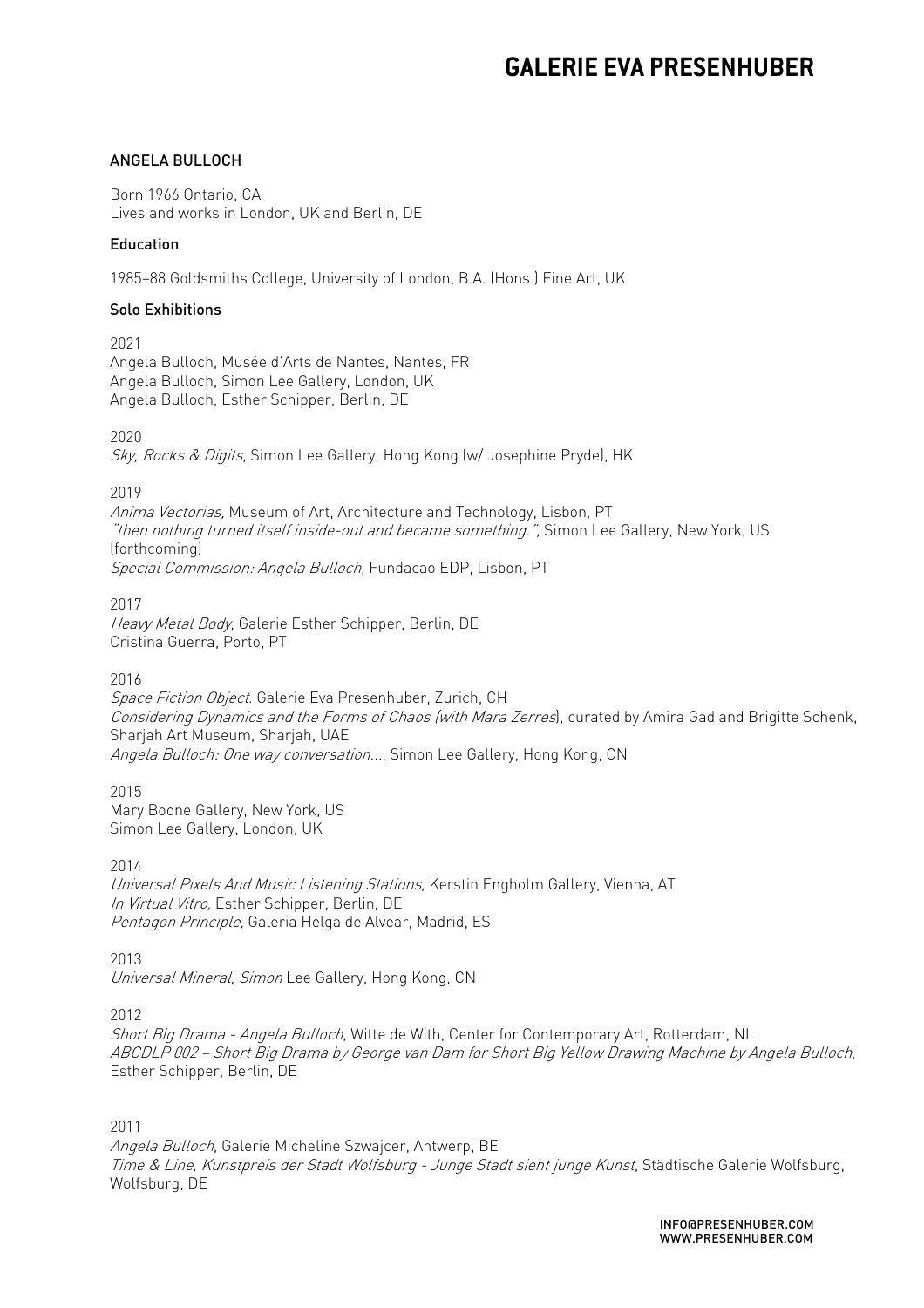Angela Bulloch - Information, Manifesto, Rules and other Leaks, Berlinische Galerie, Berlin, DE

2010

Discrete manifold whatsoever, Simon Lee Gallery, London, UK Molecular Etwas von Angela Bulloch, Kunst Werke Berlin, DE Redux, Esther Schipper, Berlin, DE X Wohnungen Hilbrow, Johannesburg, SA

2009

Trajectories & Other Lines, Cristina Guerra, Lisbon, PT Galerie Kreo, Paris, FR Air de Paris, France, Paris, France, FR Galeria Helga de Alvear, Madrid, ES

2008

V, Galerie Eva Presenhuber, Zurich, CH Gallery Shugo Satami, Tokyo, JP The Space That Time Forgot, Städtische Galerie im Lenbachhaus / Kunstbau, Munich, DE

2007

Repeat Refrain, Enel Contemporanea/ Museo dell' Ara Pacis, Rome, IT Are you coming or going, around? Esther Schipper, Berlin, DE

2006

The Power Plant. Contemporary Art Gallery, Toronto, CA De Pont Museum voor Hedendaagse Kunst, Tilburg, NL We Are Medi(eval), Cubitt Artists, (with Liam Gillick), Yuko Gothic Grid, Micheline Szwajcer, Antwerp, BE

2005

Modern Art Oxford, Oxford, UK To the Power of 4'Secession, Vienna, Austria, AT Le Consortium, Dijon, FR The missing 13th, Galeria Helga de Alvear, Madrid, ES

2004

Engholm Engelhorn Galerie, Vienna, AT Antimatter3 ,Galerie Eva Presenhuber, Zurich, CH

2003

Angela Bulloch/Matrix 206: Macromatrix for your Pleasure, UC Berkeley Art Museum, Berkeley, US New Work 8: Angela Bulloch, World Reflections, Aspen Art Museum, Aspen, US

2002

Institute of Visual Culture Cambridge, 'Material O1', Cambridge, UK Galerie Micheline Szwajcer, 'Chain', Antwerpen, BE Macro-World: One Hour3 and Canned, Schipper & Krome, Berlin, DE 1301PE, 'Macro-World, Los Angeles, US Search and Arrest, Y8 International Sivananda Yoga Center, Hamburg, DE

2001

Kunsthaus Glarus, 'Z Point', Glarus, CH Gregorio Magnani, 'Matrix', London, UK

2000

Headless with legs + Tripping, 1301PE (projects and editions), Los Angeles, US From the Eiffel Tower to the Riesenrad, Galerie Kerstin Engholm, Vienna, AT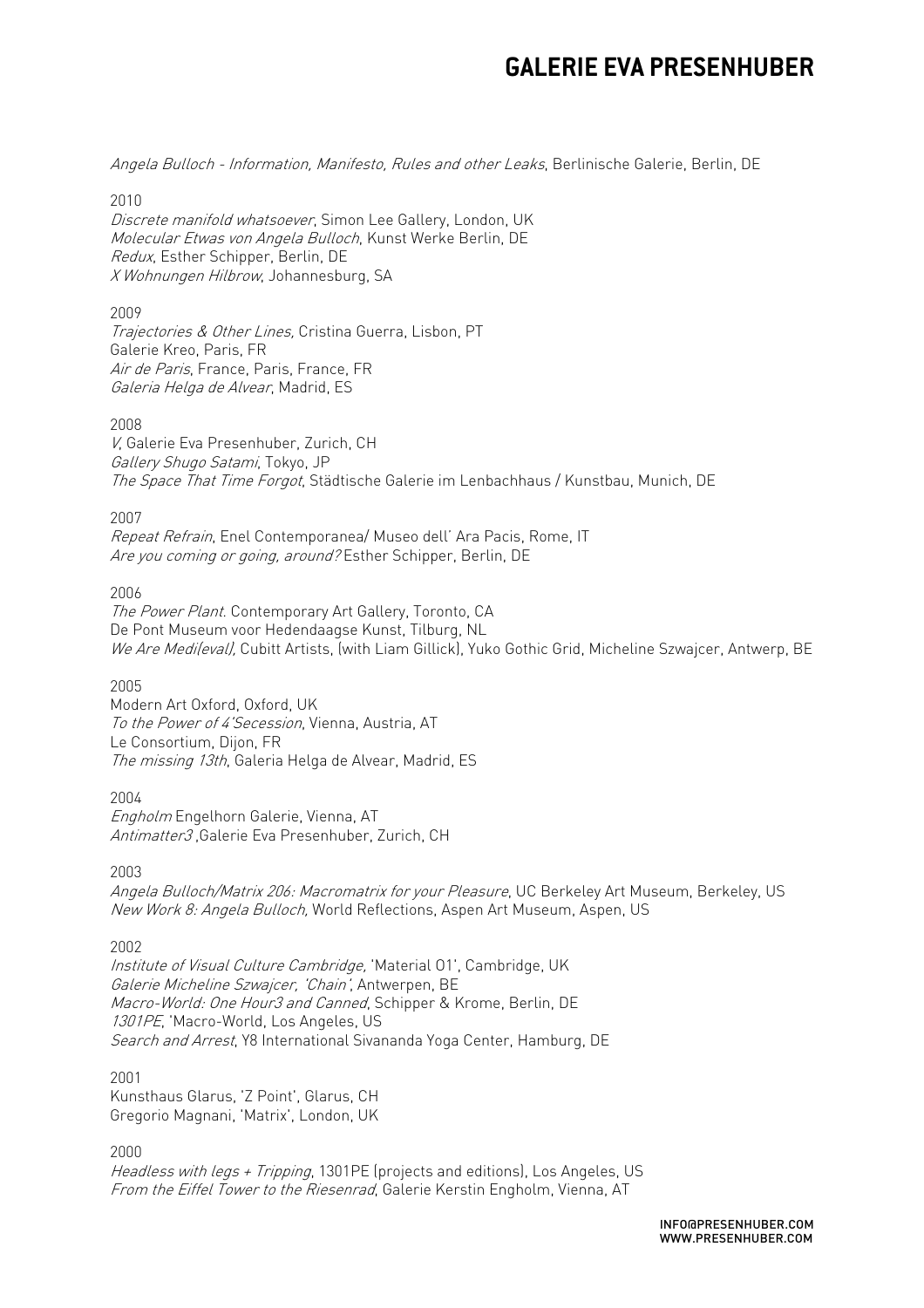Licht in Bewegung, Passage City Center, (permanent installation), Linz, AT Prototypes, Galerie Hauser & Wirth & Presenhuber, Zurich, CH BLOW, UP T.V., Galerie Schipper & Krome, Berlin, DE

1999 Galerie für Zeitgenössische Kunst, Leipzig, DE Mehdi Chouakri, (with Sylvie Fleury), Berlin, DE

#### 1998

Superstructure, Museum für Gegenwartskunst, Zurich, CH Codes, Schipper und Krome, Berlin, DE Sounds Off, Robert Prime Gallery, London, UK

1997 Vehicles, Le Consortium, Dijon, FR Soundbank, Kunstverein Ludwigsburg, Ludwigsburg, DE

1996 Galerie Walcheturm, Zurich, CH Robert Prime Gallery, London, UK

1995

Mudslinger, Schipper & Krome, Cologne, DE From the chink to Panorama Island, PADT, Marc Foxx Gallery with 1301/Brian Butler, Santa Monica, US

1994 Kunstverein Hamburg, Hamburg, DE FRAC Lanquedoc-Roussillon, Aldebaran, Baillargues, FR

1993 Centre pour la Création Contemporaine, Tours, FR Rules Series, Esther Schipper/Friesenwall, Cologne, DE The art of survival/baby-doll saloon, Laure Genillard, (with Sylvie Fleury), London, UK

1992 Esther Schipper, Cologne, DE Galleria Locus Solus, Genua, IT

1991 Le Case d'Arte, Milan, IT

1990 APAC Centre d'Art Contemporain, Nevers, FR Galerie Claire Burrus, Paris, FR Esther Schipper, Cologne, DE

### Group Exhibitions

2021 The Sky Above Your Head, Attenborough Arts Centre, Leicester, UK

2020 Festival!, Esther Schipper / Mehdi Chouakri, Berlin (w/ Gerwald Rockenschaub), DE Studio Berlin, Boros Foundation at Berghain, Berlin, DE All in One, Galerie Eva Presenhuber, Zurich, CH Señora!, Galerie Meyer Kainer, Vienna, AT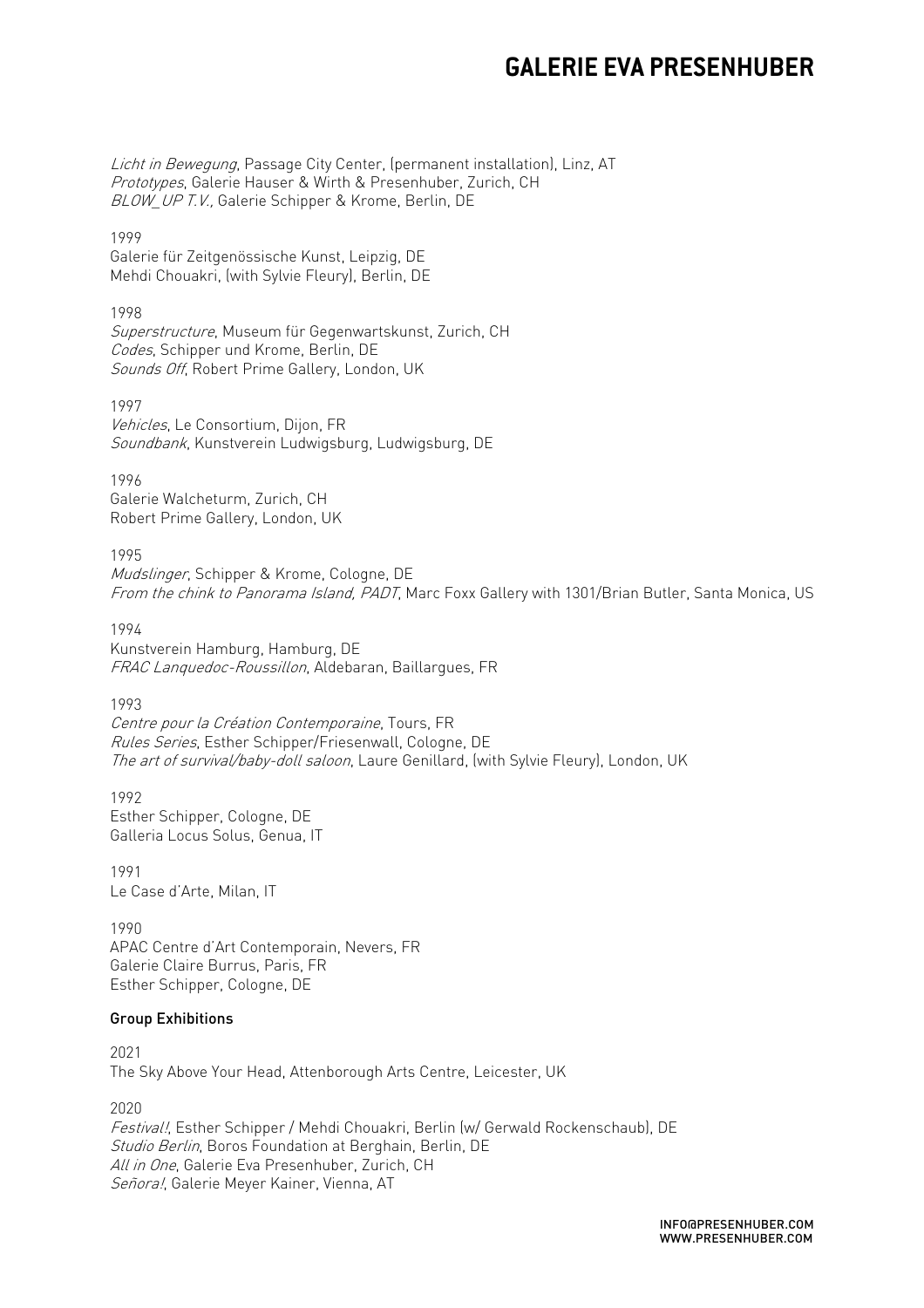The Birthday Show, Grzegorzki Shows, Berlin, DE PS81E, Esther Schipper, Berlin, DE

2019

Museum of Modern Art and Western Antiquities, Section II Department of Carving and Modeling: Form and Volume, Cristina Guerra, Lisbon, PT En Plein Air, Simon Lee Gallery, London, UK Sculpture Milwaukee 2019, Milwaukee, US Gigantisme – Art & Industrie, FRAC Grand Large – Hauts-de-France, Dunkerque, FR Grande Révolution Domestique, FRAC Grand Large – Hauts-de-France, Dunkerque, FR After Minimalism, Valletta Contemporary, Valletta, MT

2018

Always Different, Always the Same: An Essay on Art and Systems Bündner Kunstmuseum, Chur, CH Double Lives: Visual Artists Making Music, Museum Moderner Kunst Stiftung Ludwig, Vienna, AT

2017

A Certain Kind of Light, The Towner Art Gallery, Eastbourne, Sussex, UK

2016

Development - Okayama Art Summit 2016, Curated by Liam Gillick, Okayama, JP Night in the Museum - An Arts Council Collection exhibition curated by Ryan Gander, Longside Gallery, Yorkshire Sculpture Park, Yorkshire, UK Beginnings, Galerija Vartai, Vilnius, LT Fractured, Simon Lee Gallery, Hong Kong, HK L'air du temps, Kerstin Engholm Gallery, Vienna, AT Lo Inconmensurable: Una Idea de Europa, Centro Centro, Madrid, ES The Natural Order of Things, Fundacion Jumex Arte Contemporaaneo, Granada, Mexico City, MX Tobias Rehberger Presently, neugerriemschneider, Berlin, DE Lever les yeux au ciel, Maison des Arts George Pompidou, Cajarc, Le Consortium, Dijon, FR

2015

UGO RONDINONE I LOVE JOHN GIRONO, Palais de Tokyo, Paris, FR Lunapark 2000: Light from the Marli Hoppe-Ritter Collection, Museum Ritter, Waldenbuch, DE Sensory Systems, The Grundy, Blackpool, UK Faux Amis, Simon Lee Gallery, London, UK Ladies First! Schauwerk Sindelfingen, Sindelfingen, DE The Decorator and the Thief, Northern Gallery for Contemporary Art, Sunderland, UK RAM: Rethinking Art and Machine, Art Gallery of Nova Scotia, Halifax, CA WORKS BY. Galeria Eva Presenhuber, Zurich, CH Hello Walls, Gladstone Gallery, New York, US Walk the Line, Neue Wege der Zeichnung, Kunstmuseum Wolfsburg, Wolfsburg, DE Tele-Gen – Die Sprache des Fernsehens im Spiegel der Kunst 1964 – 2015, Kunstmuseum Bonn, Bonn, DE

2014

Fruits de la Passion – La Collection du Centre Pompidou, Hyogo Prefectural Museum of Art, Kobe, JP Diagrams: Essential Meaning (Angela Bulloch – Langlands & Bell – Simon Patterson), The Holden Gallery, Manchester, UK

Seeing through Light. Selections from the Guggenheim Abu Dhabi Collection, The Guggenheim Abu Dhabi, Abu Dhabi. UAE

8th Berlin Biennale. A Private Collection, Haus am Waldsee, Kunstmuseum, Bonn, DE Treasure of Lima, TBA21, The future begins here, Centro Gallego de Arte Contemporáneo, Santiago di Compostela Datascape, Laboral Centro de Arte, Gijon, FR

2013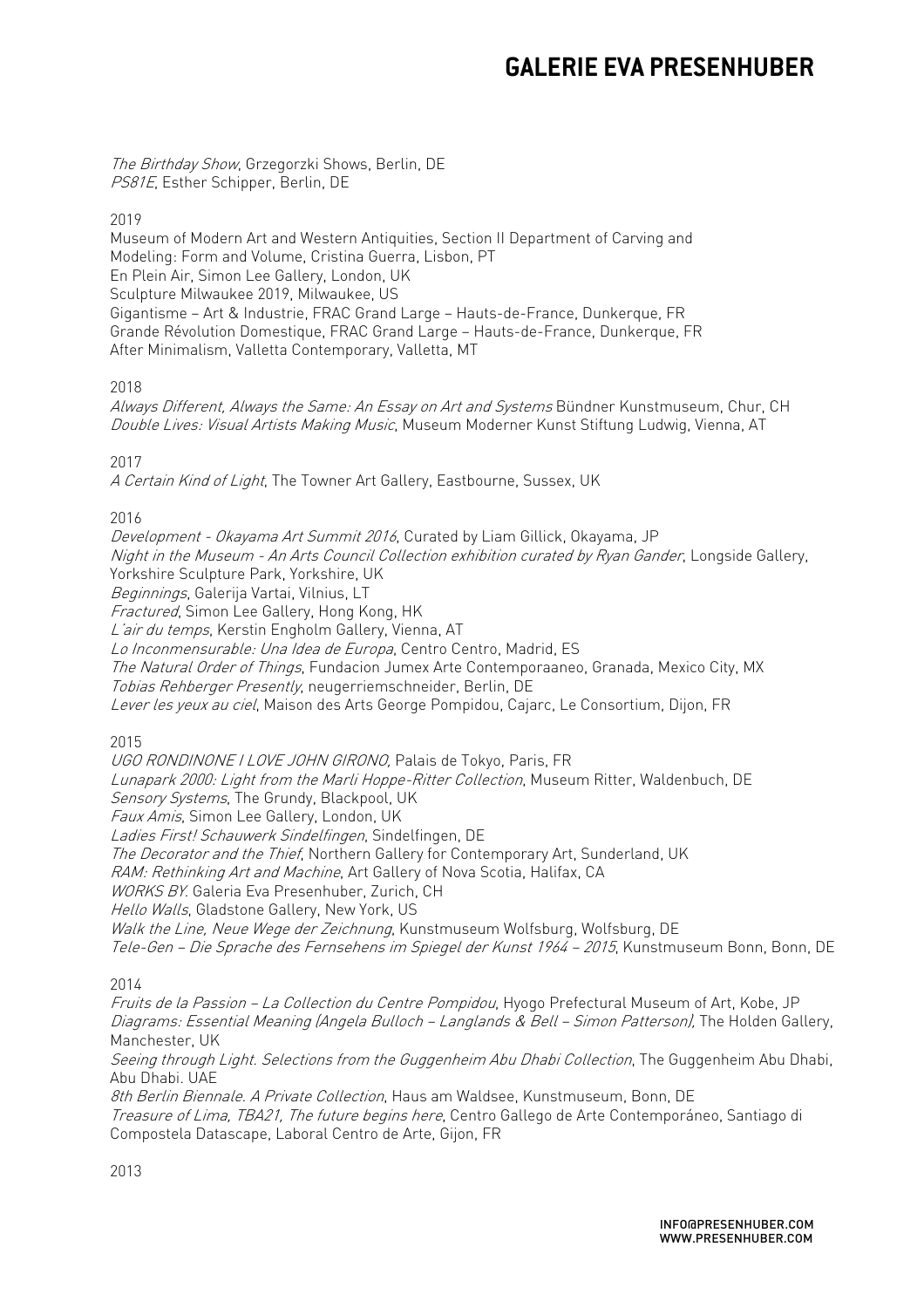British British Polish Polish: Art from Europe's Edges in the Long' 90s and Today, Centre for Contemporary Art Ujazdowski Castle, Warsaw, PL

Das neue Lenbachhaus, Städtische Galerie im Lenbachhaus und Kunstbau, Munich, DE Datascapes curated by Benjamin Weil, Borusan Contemporary, Istanbul, TK The Whole Earth. California and the Disappearance of the Outside, Haus der Kulturen der Welt, DE The Wired Salutation - Angela Bulloch 6 David Grubbs, Performance, Centre Pompidou, FR Exposition Turbulences II, Fondation Boghossian / Villa Empain, Brussels, BE Collection Sandretto Re Rebaudengo: Have you Seen me Before?, Whitechapel, London, UK Gallery, London Touching Colour, Hatton Gallery, Newcastle upon Tyne, UK Double and Add, Angela Bulloch, Anthony McCall, Haroon Mirza", Museum of Art, Rhode Island School of Design, Rhode Island, US Sculptrices, Villa Datris, L'Isle- sur- la- Sorgue, FR Collection on Display, Migros Museum für Gegenwartskunst, Zurich, CH Art in Berlin from 1945 to Today, Berlinische Galerie Museum Für Moderne Kunst, Berlin, DE 2012 Revealed: Government Art Collection, Gas Hall Birmingham Museum & Art Gallery, Birmingham, UK A Window on the World. From Dürer to Mondrian and beyond, Museo d'Arte Lugano, Lugano, IT Le FRAC s'invite au Consortium, Le Consortium, Dijon, FR The Simple Life, Kunstverein & Stiftung Springhornhof, Neuenkirchen bei Soltau, DE Nouveau Festival du Centre Pompidou, 3ème Edition, Centre Pompidou, Paris, FR Turbulences, Espace Culturel Louis Vuitton, Paris, FR Paramor - Works from the collections Frac des Pays de la Loire and Poitou-Charentes, Frac !des Pays de la Loire, Carquefou, FR From 199A to 199B: Liam Gillick and Anti-Establishment, Center for Curatorial Studies Bard College and Hessel Museum of Art, Annandale-on-Hudson, US Editions!, Grieder Contemporary, Zurich, CH DECADE: Contemporary Collecting 2002-2012, Albright Knox Art Museum, Buffalo New York, US Enlightened Electric Light as the Fairy of Art, Artipelag Konsthall, Gustavsberg, SE Dogma, curated by Gianni Jetzer, Metro Pictures, New York, US

2011

Play Ground, New Walk Museum and Art Gallery, Leicester, UK Magical Consciousness - Producing Images by their denial, Co-Curated by Runalslam, Arnolfini, Bristol, UK Deep Comedy, Curated by Dan Graham, Le Consortium, Dijon, FR

Richard of York Gave Battle in Vain, Whitechapel Gallery, London, UK

Sculpture Now, Galerie Eva Presenhuber, Zurich, CH

Weltraum. Die Kunst und ein Traum, Kunsthalle Wien, Vienna, AT

Produced by Migros! Sammlung migros museum für gegenwartskunst, Kunsthalle Fridericianum, Kassel, IT Adventure in Wonderland, MDM Museum Porto Cervo, Porto Cervo, IT

2010

THE PRIVATE MUSEUM - The passion for contemporary art in the collections in Bergamo, Galleria d'Arte Moderna, Bergamo, IT Just Love Me, Musée d'Art Moderne Grand-Duc Jean, FR

Galerie Helga de Avelar, Margenes de Silencio, Caraces, ES

FRESH HELL, Carte blanche to Adam McEwen, Palais de Tokyo, Paris, FR

62 Simon Lee Gallery á Paris, Galerie kreo, Paris, FR

The private museum – The passion for contemporary art in the collections in Bergamo, GAMeC, Bergamo,IT ZERO bis unendlich, Schauwerk, Sindelfingen, DE

The Garage Center for Contemporary Culture, Moscow, The New Decor, Moscow, RU

The rhythm of Istanbul, AKBANK Sanat, Istanbul, TR

Ausstellung zum Kunstpreis der Stadt Wolfsburg, Städtische Galerie, Wolfsburg, DE Schauwerk Sindelfingen, Sindelfingen, DE

St. Reinoldi: LichtKunstRaum (im Rahmen der Kulturhauptstadt Europas RUHR.2010), Dortmund, DE Biennale für Internationale Lichtkunst (im Rahmen der Kulturhauptstadt Europas RUHR.2010), Unna, DE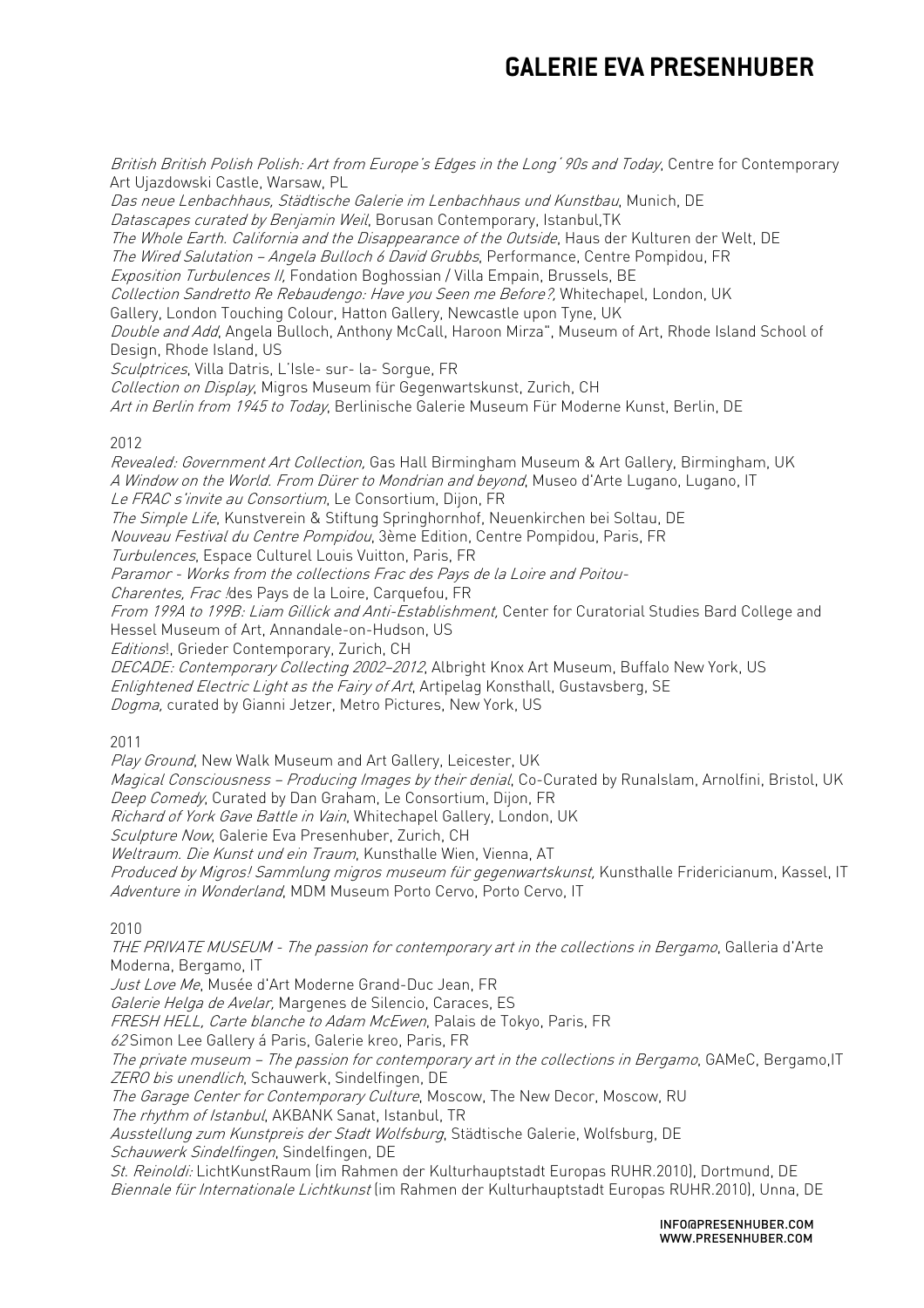High Ideals & Crazy Dreams (kuratiert von Gerwald Rockenschaub), Galerie Vera Munro, Hamburg, DE SOUndART, La Casa Encendida, Madrid, ES Drawing Time, Galerie Poirel / Frac Lorraine, Nancy / Metz, FR A Roll of the Dice, Cristina Guerra, Lisbon, PT

### 2009

We Are Sun-kissed and Snow-blind, Galerie Patrick Sequin invites Galerie Eva Presenhuber, Paris, FR Universal Code, The Power Plant, Toronto, CA Yellow and Green, Museum für Moderne Kunst, Frankfurt am Main, DE The Porn Identity, Kunsthalle Wien, Vienna, AT Social Criticism 1993–2005, an art historical expose, Kalmar Art Museum, Kalmar, SE

### 2008

The Impossible Prison, Nottingham Contemporary, Nottingham , UK Theanyspacewhatever, Guggenheim Museum, New York, US Team 404 & John Armleder: Clinch/Cross/Cut, NEW JERSEYY, Basel, CH Martian Museum of Terrestrial Art, Barbican Centre, London, UK Kunstmaschinen. Maschinenkunst, Museum Tinguely, Basel, CH Typed, Sadie Coles HQ, London, UK Color Chart: Reinventing Color. 1950 to Today, Museum of Modern Art, New York, US San Diego Museum of Art, San Diego, US Festival Lex Voix Magnetiques, Lille, FR Pièces à vivre, FRAC Poitou-Charentes, Angoulême, FR Blasted Allegories. Works from the Ringier Collection, Kunstmuseum Luzern, CH Platform Seoul 2008, various locations, Seoul, KP Turner Prize: A RetrospectiveMori , Art Museum, Tokyo, JP

2007

To The People of Korea, Anjang Public Art Project, Anjang, KP Kunstmaschinen. Maschinenkunst, Schirn Kunsthalle, Frankfurt am Main, DE Jubilee Exhibition, House Eva Presenhuber, Vnà, CH Turner Prize: A Retrospective, Tate Britain, London, UK Cuestion Xeracional / General Questions, Centro Galego de Arte Contemporanea, Santiago de Compostela, ES BODYPOLITICX, Witte de With, Rotterdam, NL Ensemble, ICA, Institute of Contemporary Art, Philadelphia, US COSMIC DREAMS, Centro Cultural Andratz, Andratx/ Mallorca, ES The Suspended Moment, Z33, Hasselt, BE Klang im Bild, Opelvillen, Rüsselheim, DE

2006

Anstoss Berlin: Kunst macht Welt, Haus am Waldsee, Berlin, DE Abstract Art Now: Strictly Geometrical, Wilhelm Hack Museum, Ludwigshafen, DE Galleri MGM, Oslo, NO Tate Triennial, Tate Britain, London, UK Satellite of Love, Witte de With, Rotterdam, NL Backdrop, Bloomberg Space, London, UK Wrong, Klosterfelde Linienstraße, Berlin, DE From Damien Hirst's Murderme Collection: In the Darkest Hour there will be Light, Serpentine Gallery, London, UK Bewegung im Quadrat: Das Quadrat in Malerei, Kinetischer Kunst und Animation, Museum Ritter, Waldenbuch, DE Collection Helga de Alvear, Centro Cultural de Belem, Lisboa, PT Galleri MGM, Oslo, NL Lichtkunst aus Kunstlicht, Museum für Neue Kunst, Karlsruhe, DE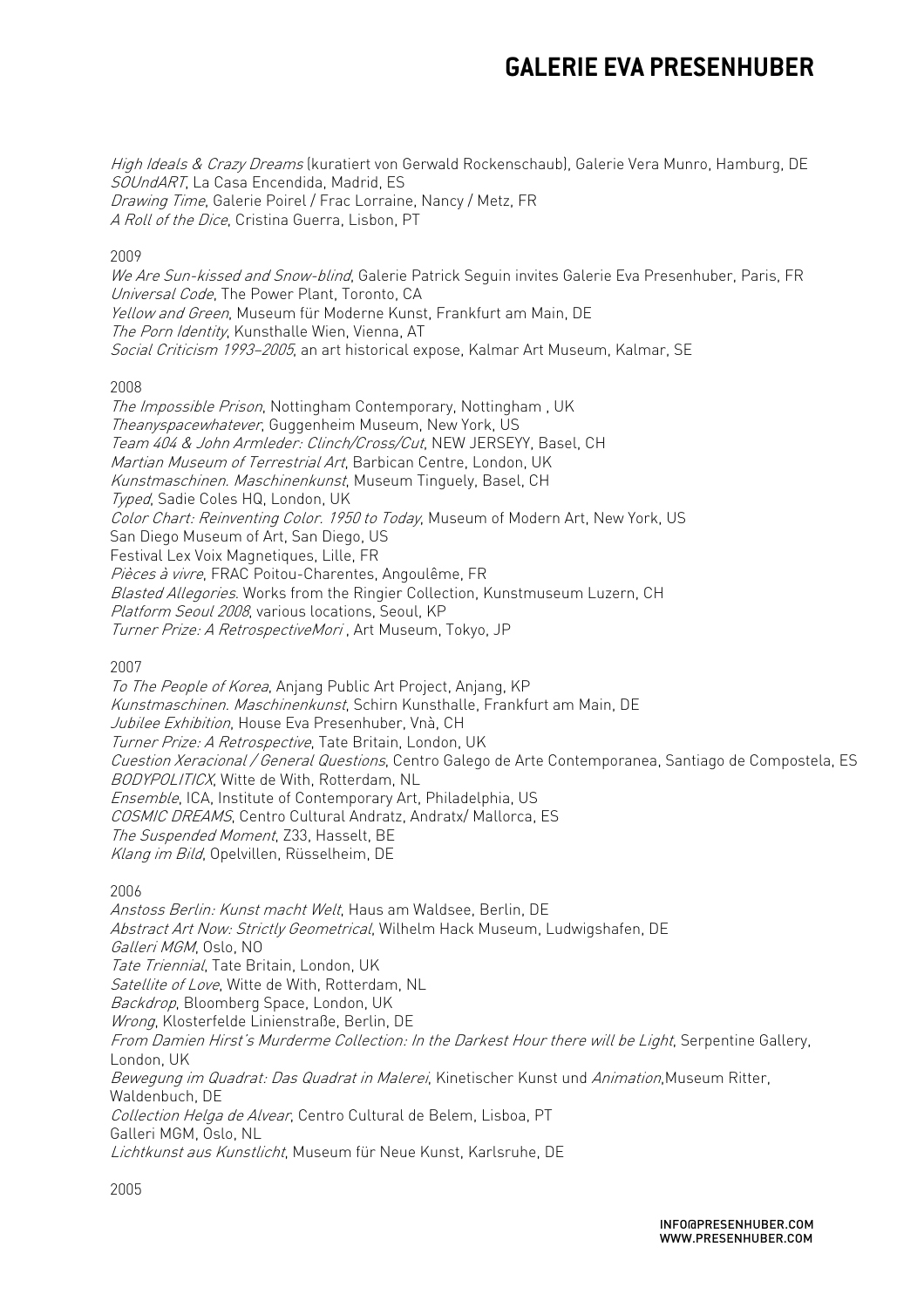36 x 27 x 10, White Cube - Palast der Republik, Berlin, DE Ambiance – Auf beiden Seiten des Rheins, K 21, Kunstsammlung im Ständehaus, Düsseldorf, DE Ambiance – Auf beiden Seiten des Rheins, Valencia Biennial, Agua, Sin Ti No Soy, Valencia, ES Preis der Freunde der Nationalgalerie, Hamburger Bahnhof, Berlin, DE Extreme Abstraction, Albright-Knox Art Gallery, Buffalo, US Bidibidobidiboo, Fondazione Sandretto Re Rebaudengo, Turin, IT THE SUSPENDED MOMENT/le temps suspendu, H & F collection, Crac Alsace, Altkirch, FR THE TREASON OF SCULPTURE, Galeria Mario Sequeira, Braga, PT EN/OF 001-030, Museum Kurhaus, Kleve, DE Collection 2, Fondation pour l'Art Contemporain Claudine et Jean-Marc Salomon, Stuttgart, DE

### 2004

Funny Cuts – Cartoons und Comics in der zeitgenössischen Kunst, Staatsgalerie, Stuttgart, DE Playlist, Palais de Tokyo, Paris, FR Performative Architektur/Performative Installation 5, GFZK-2 Leipzig, Leipzig, DE One on One, Van Abbemuseum, Eindhoven, NL Vilette Numérique, Parc et Grand Hall La Vilette, (cur. by Benjamin Weill), Paris, FR Open, Arcadia University Art Gallery, Glenside, US Einleuchten, Museum der Moderne, Salzburg, AT Art Unlimited, Basel, CH 100 Artists see God, ICI touring exhibition, Contemporary Jewish Museum, San Francisco/Laguna Art Museum, Laguna Beach, US Raisons et Sentiments. Collection FNAC, CRAC Alsace, Altkirch, FR Specific Objects, Galerie Mehdi Chouakri, Berlin, DE Live and let die, Schiffbau, Zurich, CH

### 2003

Einbildung. Das Wahrnehmen in der Kunst (Imagination. Perception in Art), Kunsthaus Graz am Landesmuseum Joanneum, Graz, AT Coolustre, Collection Lambert, Avignon, FR Poème/image, Kunshaus Schloss Wendlinghausen, Dörentrup, DE Brightness, Museum of Modern Art, Dubrovnik, HR Conceptualisms, Akademie der Künste, Berlin, DE Cromatic Sensation, Gallery Hyundai, Seoul, KP Disco Floor Bootleg: 4, Medienturm Graz, Graz, AT It's in our hands, Migrosmuseum für Gegenwartskunst, Zurich, CH Form Specific, Moderna Galerija, Ljubljana, SI Utopia Station, La Biennale di Venezia, Venice, IT

### 2002

Favorites, Galerie & Edition Artelier, Graz, AT Claude Monet...bis zum digitalen Impressionismus, Fondation Beyeler, Riehen/Basel, CH Frequenzen [Hz]/Frequencies [Hz], Schirn Kunsthalle Frankfurt, Audiovisuelle Räume/Audio-visual Spaces, Frankfurt, DE No Ghost Just a Shell, Institute of Visual Culture, Cambridge, UK

2001

Kochwerkstatt, Kokerei Zollverein. Projekte von Angela Bulloch, Maria Eichhorn, Hans-Peter Feldmann, Essen, DE

Timewave zero/The politics of ecstasy, Grazer Kunstverein, Graz, AT L'Esprit de famille, MAMCO (Centre d'art moderne et contemporain), Geneva, CH Connivence, Biennale de Lyon, Lyon, FR

2000

Aussendienst Kunstprojekte in öffentlichen Räumen, Kunstverein in Hamburg/Kulturbehörde Hamburg, curated. Stephan Schmidt-Wulffen, Hamburg, DE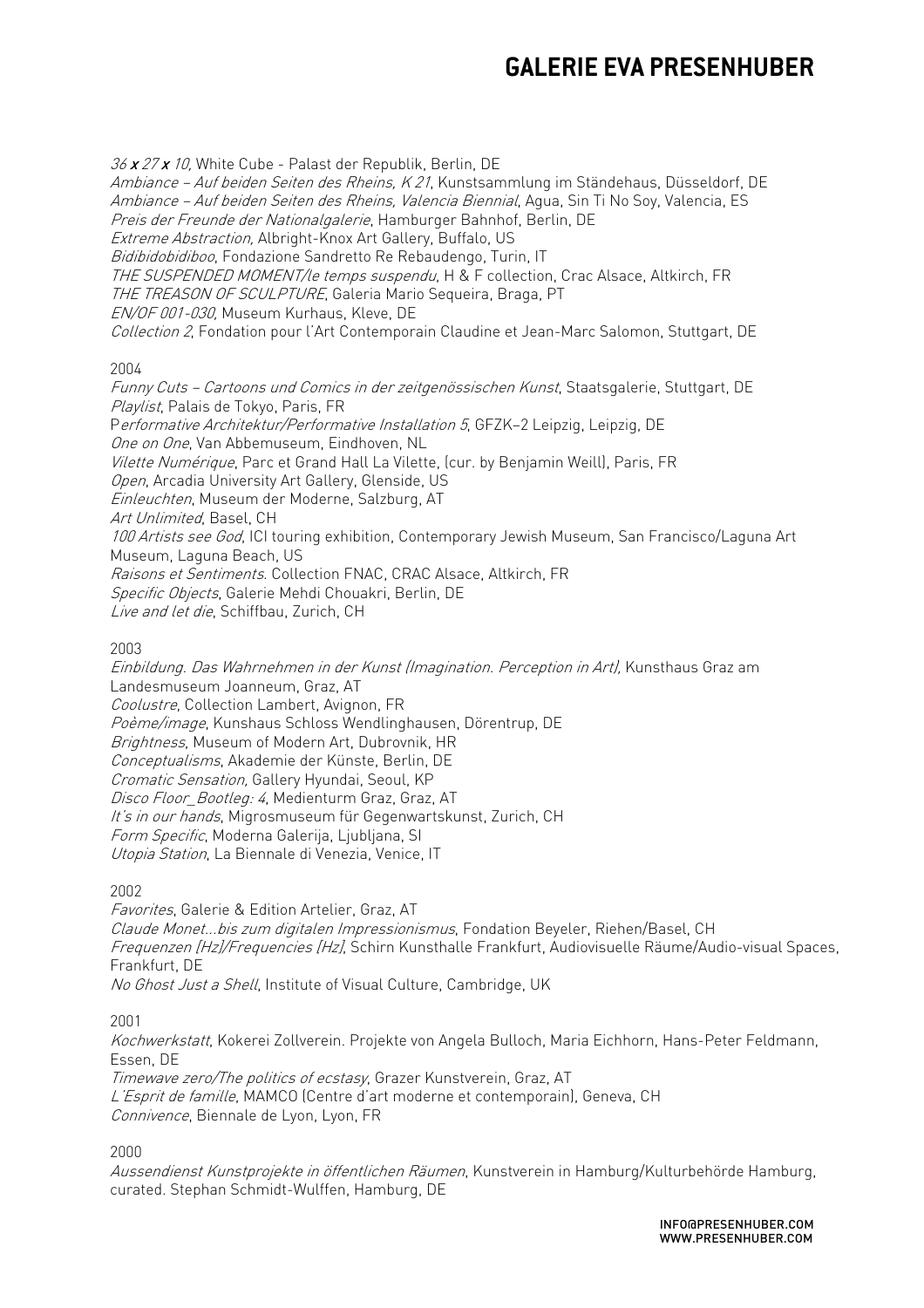media art 200, Seoul Metropolitan Museum, Seoul, KP M(odel) 4, Büro Friedrich, Berlin, DE Deep Distance/Die Entfernung in der Fotografie, Kunsthalle Basel, Basel, CH Sofokleous, Rebecca M. Camhi Gallery, Athens, GR Dire Aids. Arte nell'epoca dell'Aids. Palazzo della Promotrice delle Belle Arti, Turin, IT Presumed Innocent, CAPC, Bordeaux, FR Sonic Boom, Hayward Gallery, London, UK Version 2000, Centre pour l'image contemporaine Saint-Gervais, Geneva, CH EIN/räumen. Arbeiten im Museum, Hamburger Kunsthalle, Hamburg, DE Against Design, ICA, Philadelphia, US 1999 Common People, Fondazione Re Rebaudengo per l'Arte, Guarene d'Alba, IT tout contre l'art contemporain. Galerie du Sud du Centre Georges Pompidou, Paris, FR Power, Galerie für Zeitgenössische Kunst Leipzig, Leipzig, DE Video Store II'by bdv, XN99 Espace des Arts, Chalon-sur-Saone, FR L'Espace Lausannois d'Art Contemporain, Lausanne, CH Sweetie: Female Identity in British Video (with Sylvie Fleury), The British School at Rome, Rome, IT Bandside Browser, (organised by the Tate Gallery of Modern Art) St. Christopher's House, London, UK Etcetera, Spacex Gallery, Exeter, UK To Design For, Le Spot, Le Havre, FR Borderline PILOT – the audience from a distance, Museum van Bommel van Dam, Venlo, NL At Home with Art, Tate Gallery, London, UK Essential Things, (cur. Guy Mannes Abott), Robert Prime Gallery, UK Tendenzen der 80er und 90er Jahre, Museum für neue kunst zkm, Karlsruhe, DE Neues Museum Weimar, Strengthening Wind form Changing Directions - International Avant Garde since, The Paul Maenz Collection, 1960 Weimar, DE Space, Schipper & Krome, Berlin, DE Here to stay. Arts Council Collection purchases from the 1990's', The Potteries Museum & Art Gallery, Stokeon-Trent, UK weather everything, Galerie für Zeitgenössische Kunst Leipzig, Leipzig, DE UK Maximum Diversity, Atelierhaus der Akademie der Bildenden Künste, Vienna, AT UK Maximum Diversity, Galerie Krinzinger in der Bregenzer Fabrik, Bregenz, AT La Nuit, l'oubli, Musée d'art moderne et contemporain MAMCO, Patchwork in Progress 3. Geneva, CH Kunst und Parlament, Deutscher Bundestag, Berlin, DE Mai 98 – Positionen zeitgenössischer Kunst seit den 60er Jahren, Kunsthalle Köln am Neumarkt, Cologne, DE Lifestyle. Internationale Kunst in den Grenzbereichen von Mode, Design, Styling, Interieur und Werbung, Kunsthaus Bregenz, Bregenz, AT Fast Forward (Trade Marks/Body Check), Kunstverein Hamburg, Hamburg, DE Vive la Vie! Le Parvis, Centre d'art contemporain, Pau, FR Grenzenlos, Berlin Art Club as guest in the Mies van der Rohe Pavillon, Barcelona, ES Kunstausstellung Holderbank, Holderbank, CH Homo Zappiens Zappiens, Université Rennes, Rennes, FR Art from the UK, Sammlung Goetz, Munich, DE I shop therefore I am, Kunstverein in Hamburg, Hamburg, DE Emotion – Young British and American Art from the Goetz Collection, Deichtorhallen, Hamburg, DE Typische Handbewegung, Künstlerwerkstatt München, Munich, DE John Armleder, Angela Bulloch, Pierre Joseph, Jonathan Monk, Le Spot, Le Havre, FR Z.U.P. Zone à urbaniser en priorité, Fonds Régional d'Art Contemporain, Marseille, FR Crossings, Kunsthalle Wien, Vienna, AT Entropy at Home'Suermondt Ludwig Museum, Aachen, DE Inglenook, Feigen Contemporary, New York, US Root, Chisenhale Gallery, UK London Calling, The British School at Rome, Rome, IT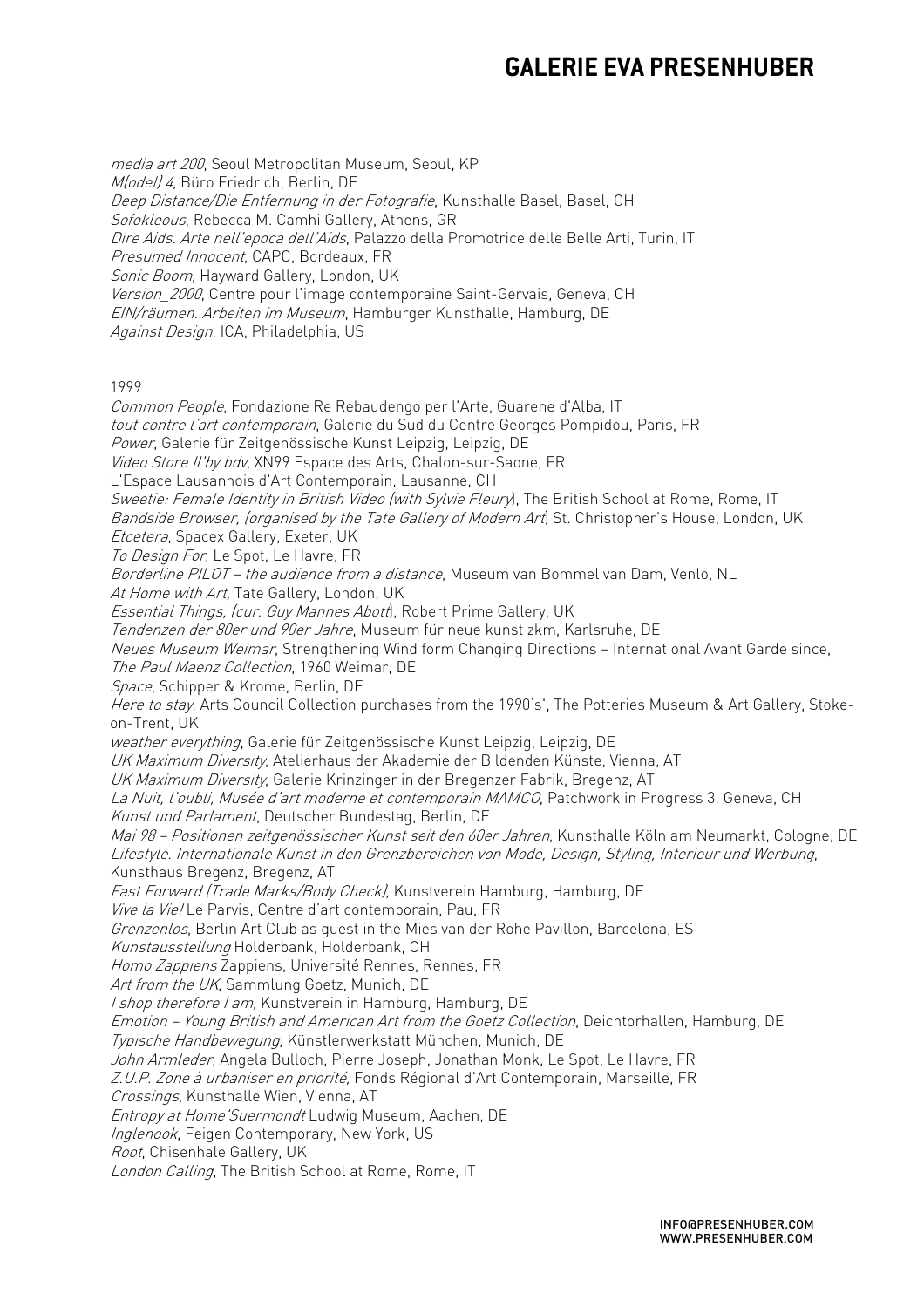1997

life/live, Centro Cultural de Belém, Belém, BR Material Culture: The Object in British Art of the 1980s and '90s, Hayward Gallery, London, UK Moment ginza, Le Magasin, Centre d'Art Contemporain, Exhibition project by Dominique Gonzales-Foerster, Grenoble, FR Rooms with a View: Environments for Video, Guggenheim Museum Soho, New York, US Performance Anxiety, (exhibition itinerary: Santa Fe and San Diego) Museum of Contemporary Art, Chicago, US Kunst...Arbeit, Sammlung Südwest LB, Stuttgart, DE Flexible, Museum für Gegenwarstkunst Zurich, CH Was nun? Schipper & Krome, Berlin, DE Pop Video, Kölnischer Kunstverein, Cologne, DE Persona X, Salzburger Kunstverein, Salzburg, AT The Turner Prize 1997, Tate Gallery, London, UK ca-ca poo-poo, kölnischer Kunstverein, Cologne, DE Such is Life, Serpentine Gallery, Bookshop, [with Sylvie Fleury], [cur. Jonathan Wathkins], London, UK Tanti Video, (Arcate Art Fabrica, with Sylvie Fleury), Turin, IT Kunst in der Leipziger Messe, Glashalle, Messegelände Leipzig, Leipzig, DE Connexions Implicites, L'Ecole Nationale des Beaux-Arts, Paris, FR Robert Prime Gallery, London, UK Un toit pour tout le monde. Werke aus der Sammlung Frac Languedoc-Roussillon, Künstlerhaus Bethanien, Berlin, DE Private Face - Urban Space, Gas Works, Athens' Rethymnon Centre for Contemporary Art, Crete, GR Opening exhibition, LEA Gallery, London, DE History – The Magic Collection, Ferens Art Gallery, Kingston upon Hull, UK Brain Multiples @Art Metropole,Toronto, CA Dramatically Different, Le Magasin, (cur. Eric Troncy, Yves Aupetitallot) Grenoble, FR Medium of Exchange, CCH, Hamburg, DE Traffic, CAPC Musée d'Art Contemporain cur. Nicolas Bourriaud) Bordeaux, FR

1996

Gedraag je! Behave! Benimm Dich! Tiens-toi bien, Amsterdam Stedelijk Museum, Bureau Amsterdam, Amsterdam, NL Collezionismo a Torino, Castello di Rivoli, Museo d'Arte Contemporanea, Turin, IT Kunst in der neuen Messe Leipzig, Leipziger Messe, Leipzig, DE Museum der Bildenden Künste, Niele Toroni/Angela Bulloch', Leipzig, DE Der Umbau Raum, Künstlerhaus Stuttgart, Stuttgart, DE Kiss This, Focal Point Gallery, Southend-on-the Sea, UK Model Home, (Clocktower Gallery, cur. Alanna Heiss) New York, US Multiple Pleasure, Tanya Bonakdar Gallery, New York, US Dinner', Cubitt Gallery, (cur. Girogio Sadotti), London, UK Other men's flowers, Aurel Scheibler Galerie, Cologne, DE Variations, op. 96, Hôtel Saint Simon, Angoulême, FR Escape Attempts, Christiania, (cur. GLOBE/Jack Jaeger) Copenhagen, DK are you talking to me?, Gallery Specta, Copenhagen, DK Orte des Möglichen. Weibliche Positionen in der zeitgenössischen Kunst', Hypobank International S.A./Achenbach Kunsthandel, Luxembourg/Düsseldorf, DE Supastore de Luxe, UP & Co., New York, US All in one, Schipper & Krome, Cologne, DE The Cauldron, The Henry Moore Studio, Halifax, CA nach weimar, Kunstsammlungen zu Weimar, Weimar, DE Life/Live, Musée d'Art Moderne de la Ville de Paris, France, Paris, FR Full House – Junge Britische Kunst, Kunstmuseum Wolfsburg, (cur. Veit Görner) Wolfsburg, DE Files - Art as a Position in the Age of Global Technologies, bunkr, Berlin, DE Itinerant Texts, Camden Arts Centre, London (commissioned by Bookworks), UK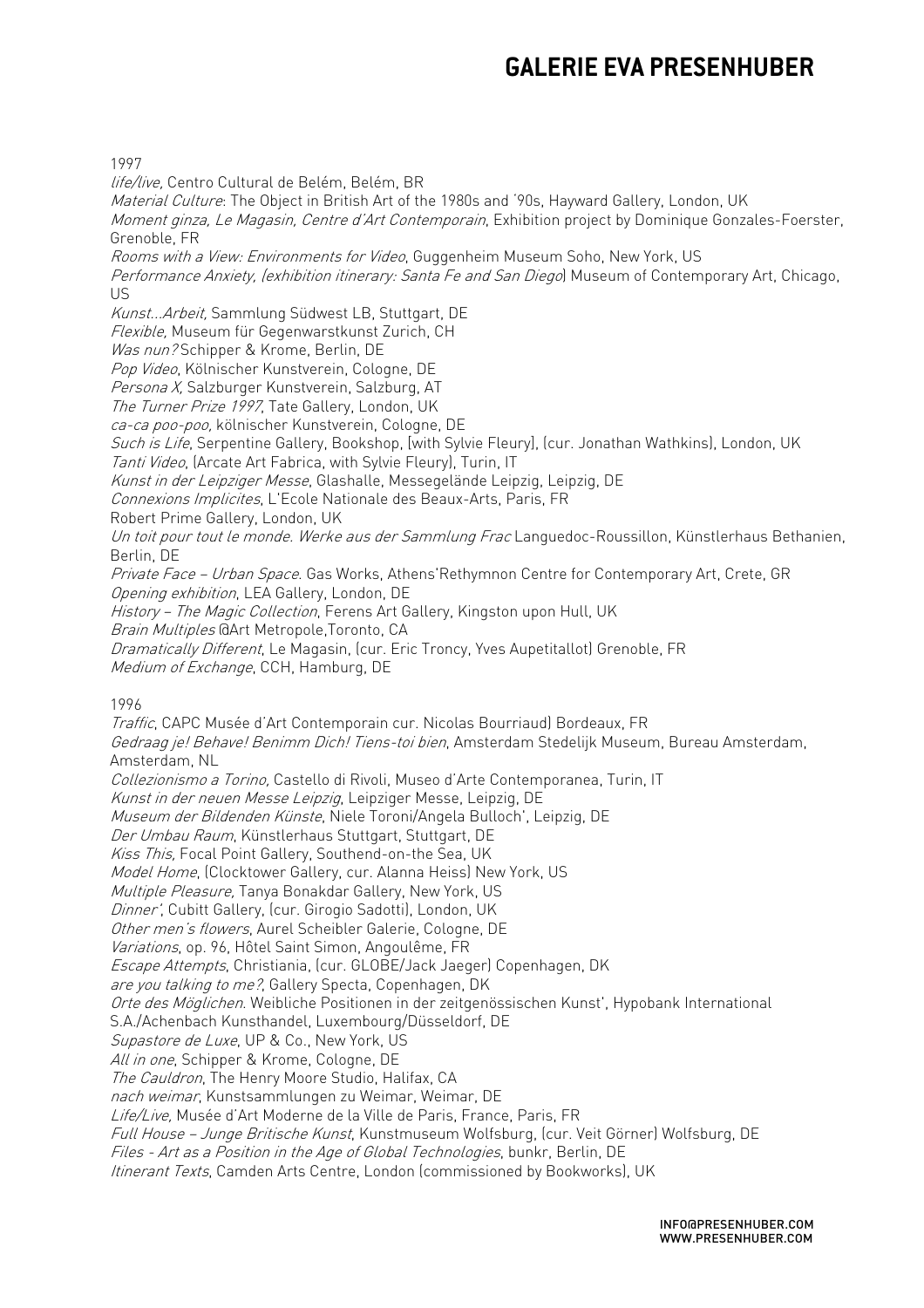#### 1995

Corpus Delicti, London i 90'erne, Kunstforeningen, (cur. Torben Christensen) Copenhagen, DK Das Ende der Avantgarde, Kunst als Dienstleistung, Kunsthalle der Hypo-Kulturstiftung, Munich, DE Toys, Galerie Jousse Seguin, (cur. Nicolas Bourriaud, Eric Troncy) Paris, FR Wohnzimmer, Schipper & Krome, Cologne, DE How is everything, Wiener Secession, (cur. Erwin Wurm, Martin Walde) Vienna, AT En passant...,Akademie der bildenden Künste, (cur. Andreas Spiegel) Vienna, AT Never mind the nineties, Kunst-Werke Berlin, Berlin, DE Stoppage, CCC Centre Culturel Contemporain/Villa Arson, (cur. Liam Gillick) Tours/Nice, FR Faction Video, Det Kongelige Danske Kunstakademi, (cur. Liam Gillick) Copenhagen, DK 444 & 222 Too, South London Gallery, London, UK Sage, Galerie Michel Rein, [with Sam Taylor Wood, Gillian Wearing, Elisabeth Wright], Tours, FR X: KunstKanal, World Tea Party, Mediapark, , Cologne, DE Klangskulpturen, Augenmusik, Ludwig Museum, Koblenz, DE Collection, fin Xxe, FRAC Poito u-Charentes, Angoulême, FR Le Labyrinthe Moral, Le Consortium, (cur. Liam Gillick and Philippe Parreno) Dijon, FR Am Rande der Malerei, Kunsthalle Bern, Bern, CH Space Odessey, Eleni Koroneou Gallery, (cur. Helena Papadopoulos) Athens, GR 1994 WM Karaoke, Portikus, (with Liam Gillick), (cur. Georg Herold) Frankfurt a. M., DE Surface de Réparation, Espace FRAC, (cur. Eric Troncyl Dijon, FR Wall to Wall, Leeds City Art Gallery, (cur. Maureen Paley), Leeds, UK temporary translation(s); Sammlung Schürmann, Deichtorhallen, Hamburg, DE Sammlung Schürmann, Ludwig Museum, Aachen, DE Blup/Bleep, Westwerk, Hamburg, DE Mixbild, Schipper & Krome, Cologne, DE The Antidote, Centre 181 Gallery, London, UK the box presenta: Cloni, A&M Bookstore (cur. Tommaso Corvi Morva) Milano, IT Angela Bulloch, Meg Cranston, Sarah Seager, Thaddeus Strode, Brian Butler-1301 (L.A.), presents, Art & Public, Geneva, CH Informationsdienst, Grazer Kunstverein, Graz, AT Grand Prix de Monaco, (cur. Axel Huber) Nice/Monaco, FR Gradus ad Paranassum, Arbeiten zeitgenössischer KünstlerInnen, Kunsthaus Welker, Heidelberg, DE New reality mix, [performance and video weekend], Stockholm, SE The Institute of Cultural Anxiety: Works from the Collection, Institute of contemporary art ICA, cur. Jeremy Millar, London, UK Use Your Allusion – recent video art, Museum of Contemporary Art, Chicago, US 1993 Viennese Story, Wiener Secession, (cur. Jèrome Sans) Vienna, AT Galerie Walchetum, (cur. Eva Presenhuber) Zurich, CH Documentario 2, Spazio Opos, Milano, IT Tutto Tondo, Galerie Monika Sprüth, Cologne, DE Aperto '93', Biennale di Venezia, (cur. Helena Kontova) Venice, IT The art of survival/baby-doll saloon, Laure Genillard, (with Sylvie Fleury), London, UK Summer 93, Air de Paris, FR Nulle part et partout (carte blanche à Amy Barak), Espace Paul Boyé, Sète, FR My little Toilet, (cur. Jonathan Monk) Glasgow, IR London Photo Race, Friesenwall 120, Cologne, DE Christmas Shop, Air de Paris, France, Paris, FR Unplugged: The Demo Video Tape, Holiday Inn, (cur. Nicolas Bourriaud) Cologne, DE Dokumentationsraum, Esther Schipper, Cologne, DE Dancing Girls, 'Store 5, (with Kate Daw), Melbourne, AU

An old song and a new drink, Café Beaubourg, (with Liam Gillick), Paris, FR

Esther Schipper at the Christopher Grimes Gallery, Santa Monica, US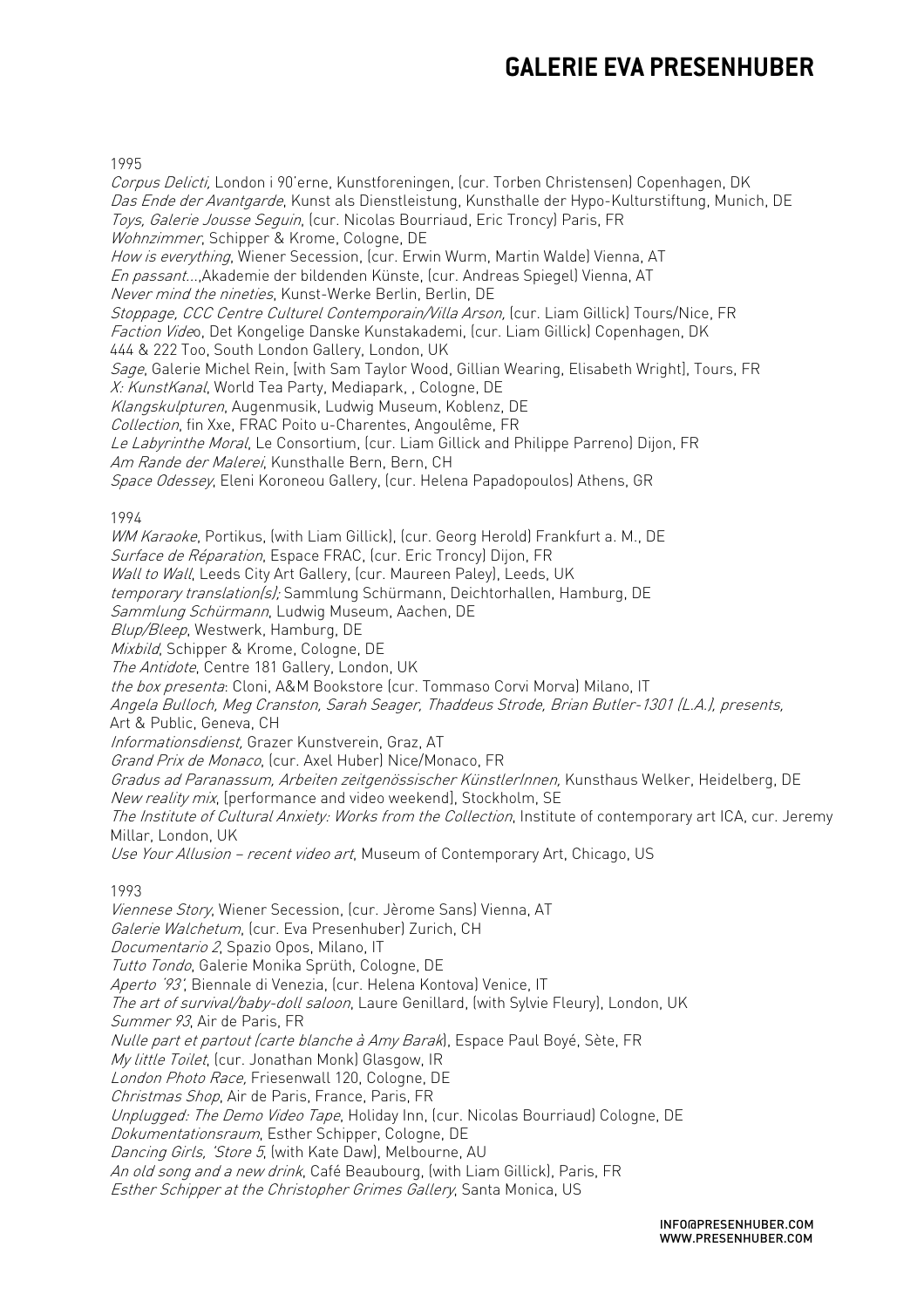#### 1992

Il faut construire l'hacienda, CCC Centre Culturel Contemporain, (cur. Nicolas Bourriard, Eric Troncy, Alain Julien-Lafierrière) Tours, FR

États Specifiques – 11 Artistes Anglais, Musée des Beaux-Arts André Malraux, Le Havre, FR Lying on top of the building the clouds seemed no nearer than they had when I was lying on the street, Monika Sprüth Galerie/Le Case d'Arte, Cologne/Milano, IT Group Show, Esther Schipper, Cologne, DE Still, Andrea Rosen Gallery, New York, US Dirty Data – Sammlung Schürmann, Ludwig Forum für Internationale Kunst, Aachen, DE Angela Bulloch, Adam Chodzko...instructions received by Liam Gillick, Gio Marconi, Milano, IT Lily van der Stokker, Angela Bulloch, Stephane Magnin – Wall Drawings, Air de Paris, France, Nice, FR Molteplici Cultura, (cur. Liam Gillick, Paul Mittleman) Rome, IT Informationsdienst, Ausstellungsraum Künstlerhaus Stuttgart, (cur. Ute Meta Bauer, Tina Geissler, Sandra Hasenteufel) Stuttgart, DE Manifesto, (cur. Benjamin Weil, Daniel Buchholz) Cologne, DE Manifesto, Castello di Rivoli, (cur. Benjamin Weil, Daniel Buchholz) Torino, IT Manifesto, Wacoal Arts Centre, (cur. Benjamin Weil, Daniel Buchholz) Tokyo, JP Manifesto, Urbi et Orbi, (cur. Benjamin Weil, Daniel Buchholz) Paris, FR ON, Interim Art, London, UK

#### 1991

Rêve, Fantaisie, Galerie de Mois, (cur. D. Gonzales-Foerster, Elein Fleiss, Bernard Joisten) Paris, FR Angela Bulloch, Sarah Seager and Craig Wood, Interim Art/Victoria Miro Gallery, London, UK No Man's Time, Villa Arson, Nice, FR Broken English, Serpentine Gallery, London, UK Projection, Castello di Rivara, Torino, IT Plastic Fantastic Lover (object a), BlumHelman Warehouse, (cur. Catherine Lui) New York, US

Devices, Josh Baer Gallery, (cur. Bruce Ferguson) New York, US

Marking Time, The Drawing Center, New York, US

1990

Common Market, Richard Kulenschmidt Gallery, (cur. Barbara Steffens) Los Angeles, US The Köln Show, Cologne, DE Loving Correspondence, Massimo Audiello Gallery, New York, US Seven Obsessions, Whitechapel Art Gallery, London, UK

1989

Home Truths, Castello di Rivara, (cur. Kate MacFarlane) Turin, IT Bulloch, Hume, Landy, Esther Schipper, Cologne, DE

1988 Freeze, PLA Building, Part 1], London, UK Freeze PLA Building [Part 3], London, UK

### Awards and grants

2011 Canada Council, Visual Artists' Grant, CA Kunstpreis der Stadt Wolfsburg, DE Vattenfall Contemporary Art Price, Berlin, DE

2009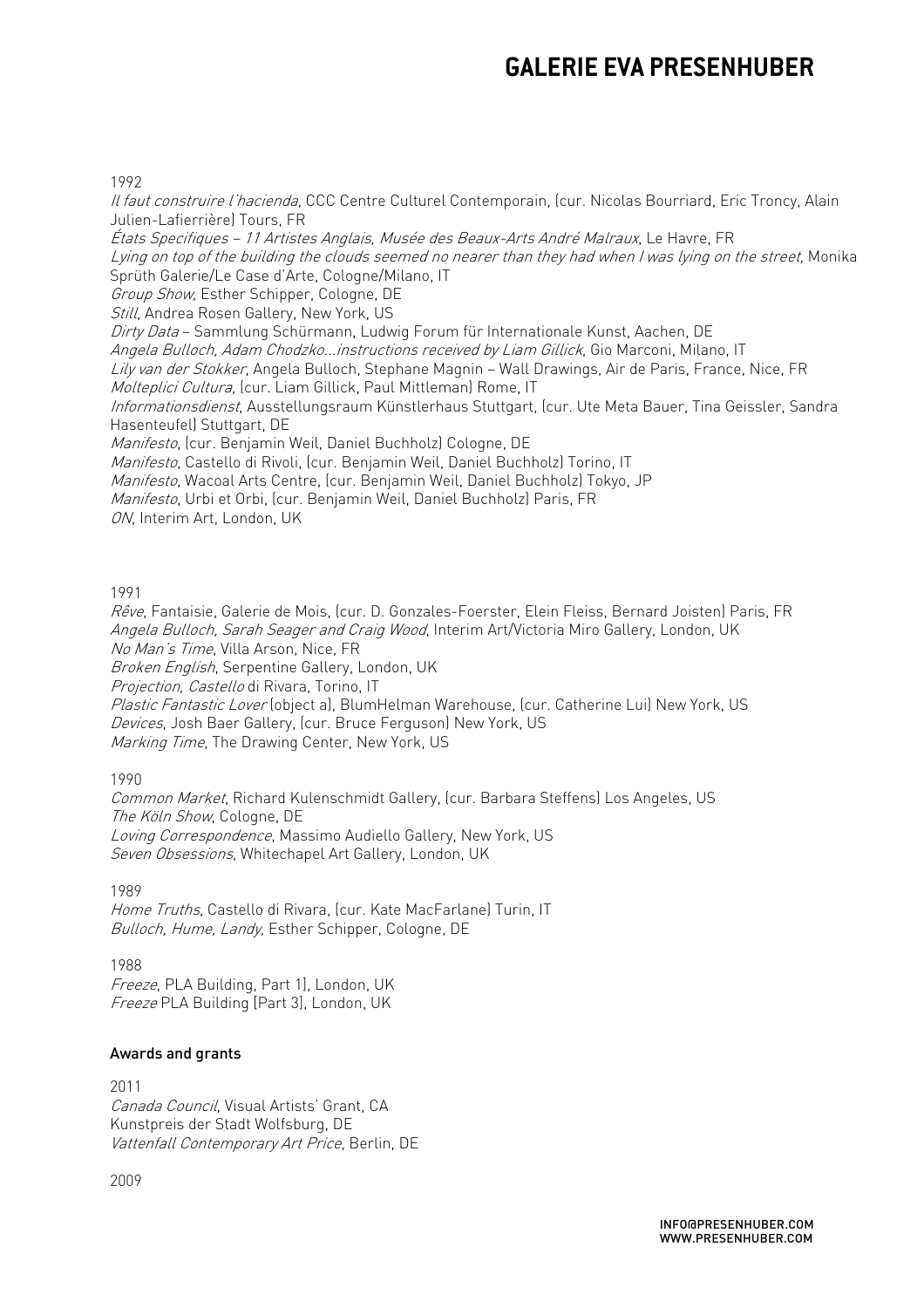Kunstpreis der Stadt Wolfsburg, DE

2005

Preis der Freunde der Nationalgalerie Nomination, Hamburger Bahnhof Museum für Gegenwartskunst, Berlin, DE

2002 ASEF (Asia-Europe Foundation) Cultural Grant

1994 two months artist residency Arcus-project, Moriya, JP

1989 Whitechapel Artists Award, London, UK

### Projects

2014-16 Radiance Project, Guy's Hospital, London, UK

2014 Cipher of L, Rolls-Royce Motor Cars, London, UK

2013 Blowing in the wind... FRAC Nords Pays de Calais / AP2, Dunkirk, FR

2010 Ruhr Licht Biennale, St Reinoldi, Dortmund, DE Art Pacours, Art Basel, Basel Cathedral, Basel, CH

2009 Zebra Crossing, Nantes, FR

2008 Zhang Jiang Public Art Project, Shanghai, CN

2007 Anyang Public Art Project, Anyang, KP

2005 Dior, Shinsaibashi, Osaka, JP

2002 Pacific Rim, Nord LB, Hannover, DE Millbank Millenium Pier, London, UK

2001 Swiss Re, Zürich, CH

2000 Pedestrian Pixel System – Licht in Bewegung, Kunst am Bau, Linz, AT